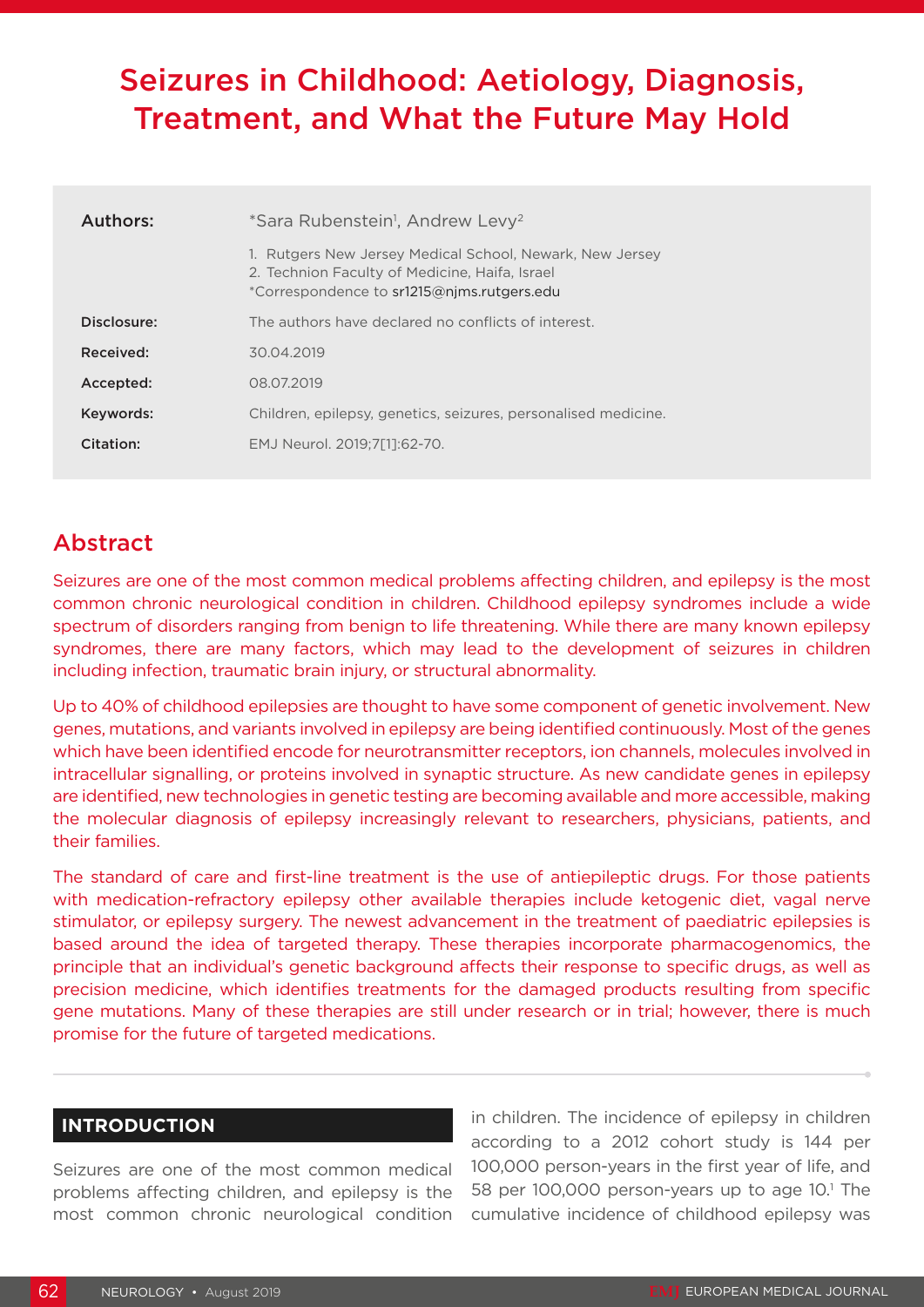found to be 0.45% at the age of 5 and 0.66% at the age of 10.<sup>1</sup> In 2005, it was found that children below the age of 10 have a lifetime prevalence of epilepsy of 0.6%, and that up to 5.0% of children will have a febrile seizure by the age of 5.<sup>2</sup>

In 2014, the International League Against Epilepsy (ILAE) redefined epilepsy as meeting one of three inclusion criteria: 1) at least two unprovoked seizures occurring >24 hours apart; 2) one unprovoked seizure and a probability of further seizures similar to the general recurrence risk (at least 60%) after two unprovoked seizures, occurring over the next 10 years; 3) the diagnosis of an epilepsy syndrome. $3$  Recent advances in genetic testing, as well as increased awareness surrounding childhood epilepsy, have enabled diagnoses to be given earlier and with more accuracy.

## **CHILDHOOD EPILEPSY SYNDROMES**

Childhood epilepsy syndromes include a wide spectrum of disorders ranging from benign to life-threatening. Self-limited epilepsy with centrotemporal spikes accounts for 15–25% of all childhood epilepsies and is the most common idiopathic childhood epilepsy syndrome in children.4 Peak onset is between the ages of 7 and 8 years and usually resolves by age 16. It has the best prognosis of all epilepsy syndromes.<sup>5</sup> Seizures typically present at night and are usually focal involving one side of the face, lips, or tongue.4 Recent studies have shown, that although self-limited epilepsy with centrotemporal spikes has a very favourable prognosis, some children may have long-term cognitive deficits, including language, memory, and auditory processing impairments.<sup>6</sup>

Self-limited occipital epilepsy is another childhood epilepsy syndrome and accounts for 5–10% of epilepsies.4,7 There are two types, early onset which is known as Panayiotopoulos syndrome and late onset, which is known as Gastaut type. In Panayiotopoulos syndrome, the age of onset is between the age of 1 and 6, and seizures typically resolve within 3 years. It presents as a triad of symptoms of nocturnal seizures, tonic eye deviation, and vomiting.<sup>7</sup> Prognosis is very good and antiepileptic drugs (AED) are usually not needed. The Gastaut type begins later in childhood with peak incidence at 8 years old.

It is characterised by brief seizures with visual symptoms, such as simple visual hallucinations, followed by hemiclonic seizures.<sup>7</sup> Treatment with AED is necessary, and 50–60% of children become seizure free within 2-3 years.<sup>4</sup>

Childhood absence epilepsy accounts for 8–15% of all childhood epilepsies.<sup>8</sup> Age of onset is typically between 4 and 10 years old. Absence seizures are very brief, usually lasting only seconds; however, they can occur up to hundreds of times a day. They are characterised by behavioural arrest and impaired consciousness. Approximately 60% of children will have associated automatisms including eye blinking or lip smacking. The classical electroencephalogram (EEG) for absence epilepsy is 3 Hz spike and wave complexes. Many of these children have associated behavioural and cognitive impairments, including an increased prevalence of attention deficit hyperactivity disorder (ADHD).<sup>8</sup> In total, 70% of cases respond to ethosuximide.<sup>8</sup> In 60-80% of patients, remission will be achieved within 2–5 years of onset. Fifteen percent of children with absence epilepsy will develop juvenile myoclonic epilepsy (JME).4

JME includes 5–10% of epilepsy syndromes. It usually peaks between the ages of 13 and 15.8 Presentation includes multiple different seizure types including myoclonic jerks, generalised tonic-clonic seizures, and absence seizures. Seizures typically occur in the mornings, and sleep deprivation is a common trigger. JME is a lifelong syndrome with most patients needing to remain on AED indefinitely.<sup>8</sup>

Epileptic encephalopathy with continuous spike and wave in sleep (CSWS) presents in children 2–4 years old as focal seizures and developmental regression.4,5 The EEG is classic for generalised spike and wave during slow wave sleep. The seizures and abnormal EEG typically resolve by age 9.4 The severity of cognitive decline and developmental regression is variable; however, it can affect behavioural, cognitive, language, and social modalities. Aetiology remains largely unknown, with genetic mutations accounting for approximately 17% of cases.4

Landau Kleffner syndrome (LKS) is an unusual childhood epilepsy syndrome which is described as an acquired epileptic aphasia. It typically presents in previously healthy children between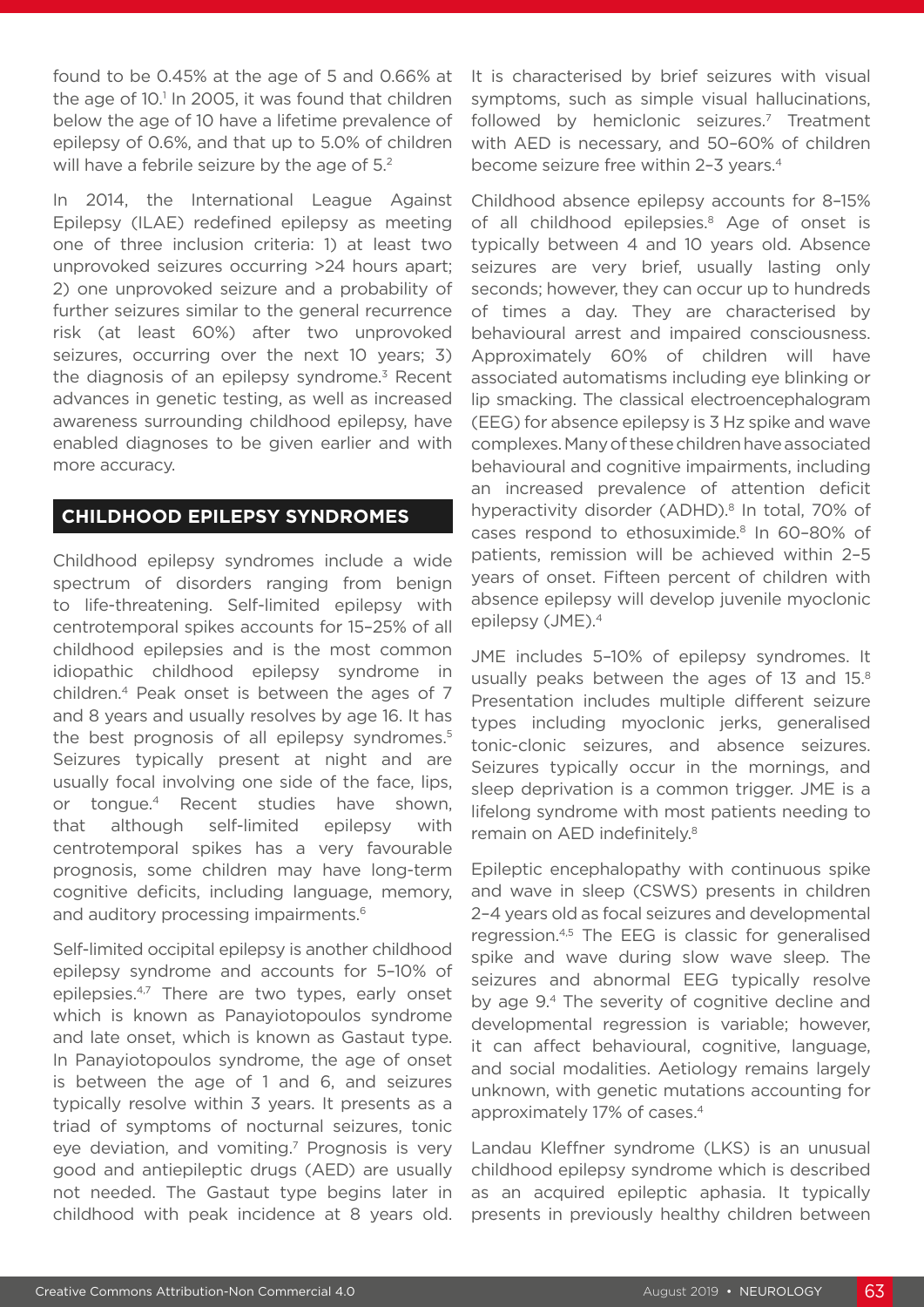the ages of 3 and 10 years old as significant, expressive, and receptive language regression. Children also develop seizures, which typically resolve by the age of 15.<sup>5</sup> Recent research has supported a missense mutation in the *GRIN2A* gene, involved in NMDA receptor activation, as a possible aetiology for the syndrome.9

Lennox Gastaut syndrome (LGS) is one of the most devastating childhood epilepsy syndromes, and one of the most variable. LGS is characterised by multiple types of seizures, including drop attacks, cognitive and developmental regression, and generalised slow spike and wave complexes on EEG.10,11 Given the variable presentation of LGS, there are likely many underlying aetiologies. Infantile spasm, one of the most common epilepsy syndromes in the first year of life, is characterised by clusters of spasms, developmental regression, and hypsarrhythmia on the EEG; it may develop into LGS in approximately one third of cases.<sup>11</sup>

Dravet syndrome, also known as severe myoclonic epilepsy of infancy (SMEI), is an intractable epilepsy syndrome which usually presents in the first year of life.<sup>11</sup> Infants will typically present with febrile seizures and then proceed to develop frequent afebrile seizures, developmental delays, and cognitive impairments.<sup>10,11</sup> Approximately 80% of cases are caused by mutations in the *SCN1A* gene, which is involved in the voltage-gated sodium channel NaV1.1.<sup>10,11</sup> Generalised epilepsy with febrile seizures plus (GEFS+) may also be caused by mutations in the *SCN1A* gene and is characterised by febrile seizures which continue into older childhood, and then progress into afebrile generalised seizures in adolescence.5

Ohtahara syndrome, also known as early infantile epileptic encephalopathy (EIEE), is one of the earliest epilepsy syndromes to present and can be diagnosed as early as the first week of life. The EEG is characterised by a burst suppression pattern. Seizures are typically intractable and do not respond to AED.10,11 EIEE has a very poor prognosis, associated with severe global developmental delay.10

## **OTHER AETIOLOGIES OF SEIZURE IN CHILDREN**

While there are many known epilepsy syndromes, there are a multitude of factors which may lead to the development of seizures in children. Outside of epilepsy there is about a 1% lifetime risk of a single unprovoked seizure, and about a 6% lifetime risk of a provoked seizure.<sup>12</sup> Typically, provoked seizures have little chance of recurring; however, febrile seizures may be an exception. Febrile seizures are the most common type of seizure, affecting 2-6% of the population.<sup>13</sup> Three to four percent of children will have at least one febrile seizure and 20–40% of children will have a recurrence.<sup>12, 13</sup> Febrile seizures are thought to be multifactorial, provoked by fever, genetic susceptibility, and the stage of brain maturation in young children.12 The risk of developing epilepsy after a simple febrile seizure is approximately 2% and up to 6% after a complex febrile seizure.<sup>13,14</sup>

Seizure following traumatic brain injury (TBI) is another example of provoked seizure and is a common complication after severe TBI in children. Post traumatic seizure (PTS) occurs in roughly 16% of 14–17-year-olds with accidental severe TBI and in up to 36% of children <2 years old.15 PTS increases up to 57% in the setting of subdural haemorrhage (SDH) and non-accidental trauma in younger children. Both SDH and nonaccidental trauma have each been shown to increase the risk of PTS 2-fold.15 The risk of PTS decreases with age.15 A provoked seizure can be caused by any interruption to the functioning of the cerebral cortex, and the triggers are many. These include metabolic abnormalities such as electrolyte derangements, chemical or inflammatory irritation in the setting of meningitis or encephalitis, ischaemia, haemorrhage, or even concussion.<sup>16</sup> Seizures can be caused by progressive neurological disorders or tumours. They can also result from perinatal asphyxia, hypoxic insult, or from abnormal neuronal proliferation and migration.<sup>16</sup> Neuronal migration disorders such as heterotopia, lissencephaly, schizencephaly, and polymicrogyria have all been shown to cause seizures.<sup>17</sup>

The incidence and prevalence of epilepsy is higher in developing countries than in more developed countries.18,19 In sub-Saharan Africa and in rural India, it has been shown that the most common risk factors for seizure include family history of seizure, trauma or asphyxia at birth, head trauma, and central nervous system infection.<sup>18,19</sup> In sub-Saharan Africa, parasitic infections, such as neurocysticercosis, cysticercosis, and toxocariasis are the most common infectious cause of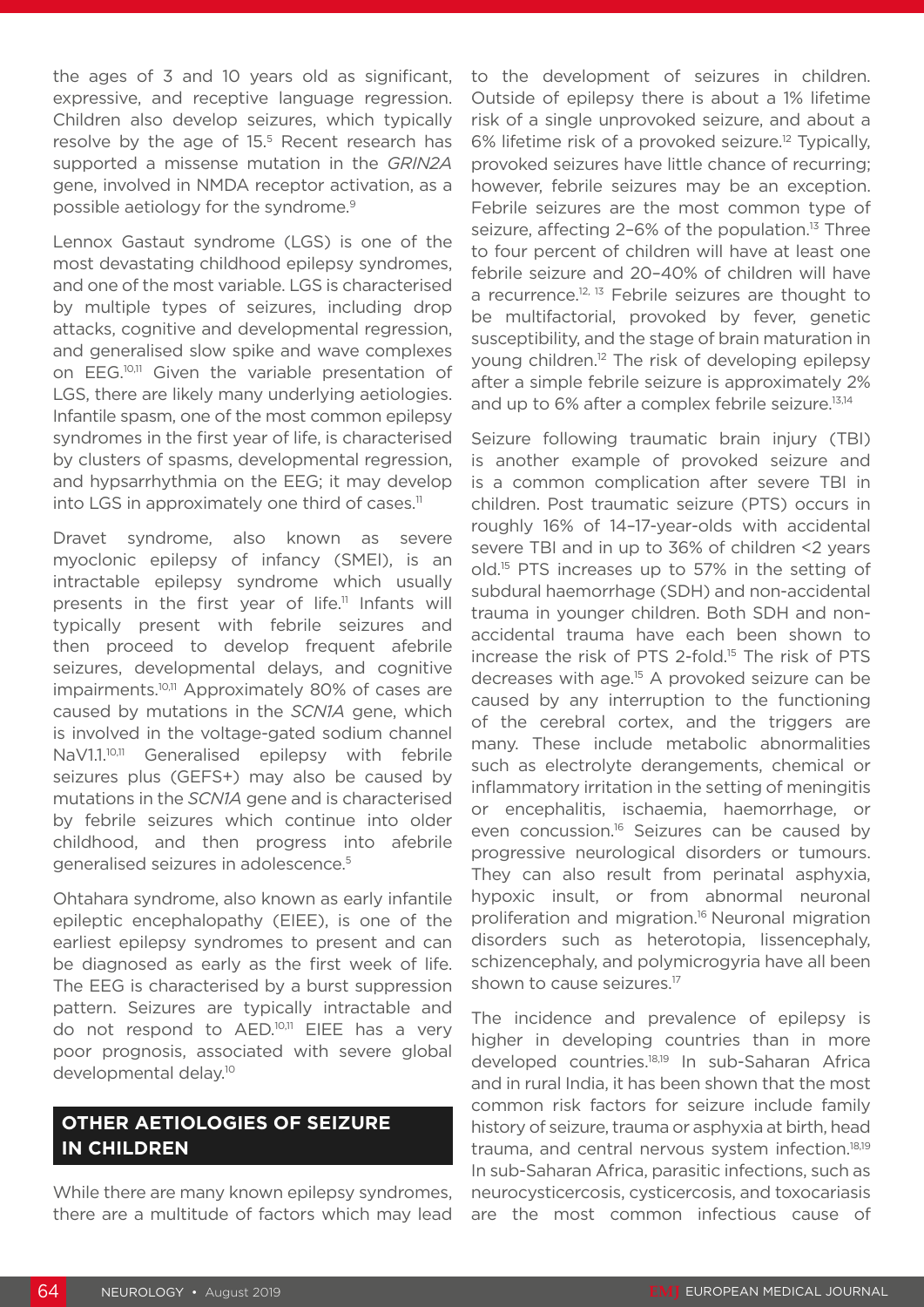seizures.<sup>1</sup> Roughly 80-85% of epilepsy patients in the developing world are not treated effectively. This is largely because of limited financial resources, as well as cultural and social stigmas surrounding seizure disorders.<sup>18</sup>

It is widely accepted that the risk of recurring seizures after a first unprovoked seizure is between 32% and 69%.<sup>20</sup> Recently, six studies were analysed, which included 815 neurologically and developmentally normal children, and the rate of seizure recurrence was found to be 45% within 3 years.<sup>20</sup> Many causes of epilepsy have been identified; however, in at least 50% of children with epilepsy the cause remains unknown.12 It has been suggested that epilepsies can be divided into three categories based on aetiology: unknown, genetic, and structural/ metabolic.<sup>21</sup> In recent years the genetic basis of epilepsy has garnered much attention and research.

## **GENETIC BASIS OF EPILEPSY**

New genes, mutations, and variants involved in epilepsy are being identified almost daily.

#### Table 1: Ion channel mutations identified in epilepsy syndromes.<sup>23-29</sup>

| Ion channel | Gene         | <b>Function</b>                                          | Epilepsy syndrome                                                  | Potential targeted therapy                                 |
|-------------|--------------|----------------------------------------------------------|--------------------------------------------------------------------|------------------------------------------------------------|
| Potassium   | KCNQ2        | M-channel subunits of<br>potassium channels.             | <b>BNFS</b>                                                        | Potassium channel<br>openers retigabine (or<br>ezogabine). |
|             | KCNQ3        | M-channel subunits of<br>potassium channels.             | <b>BNFS</b>                                                        | Potassium channel<br>openers retigabine (or<br>ezogabine). |
| <b>AChR</b> | CHRNA2       | a2-subunit of<br>neuronal nicotinic<br>AchR.             | Partial seizures in ADNFLE.                                        | Nictotinic AChR<br>antagonists.                            |
|             | CHRNA4       | a2-subunit of<br>neuronal nicotinic<br>AChR.             | Partial seizures in ADFNLE.                                        | Low-dose GABA <sub>A</sub> receptor<br>antagonists.        |
|             | CHRNB2       | <b>B2-subunit of neuronal</b><br>nicotinic AChR.         | Partial seizures in ADFNLE.                                        | Nicotinic AChR<br>antagonists.                             |
| Sodium      | SCN1A        | Sodium channel<br>Nav1.1.                                | GEFS+; SMEI                                                        | Avoid sodium channel<br>blockers.                          |
|             | <b>SCN1B</b> | <b>B1-subunit of sodium</b><br>channel Nav1.1.           | GEFS+                                                              |                                                            |
|             | SCN2A        | a subunit Nav1.2 of<br>voltage-gated sodium<br>channels. | Benign familial neonatal-<br>infantile convulsions; GEFS+.         | Phenytoin, sodium channel<br>blockers.                     |
|             | SCN8A        | NaV1.6 subunit<br>sodium channel<br>protein.             | Early onset seizures and<br>intellectual disability.               | Phenytoin, sodium channel<br>blockers.                     |
| Calcium     | CACNA1A      | Calcium channel<br>subunit gene.                         | Idiopathic generalised<br>epilepsy.                                |                                                            |
|             | CACNA1H      | Subunit of T-type<br>calcium channel.                    | Childhood absence epilepsy;<br>idiopathic generalised<br>epilepsy. |                                                            |

AChR: acetylcholine receptor; ADFNLE: partial seizures in autosomal dominant nocturnal frontal lobe epilepsy; BNFS: benign familial neonatal seizures; GABA,: γ-aminobutyric acid A; GEFS+: generalised epilepsy with febrile seizures plus; SMEI: severe myoclonic epilepsy of infancy.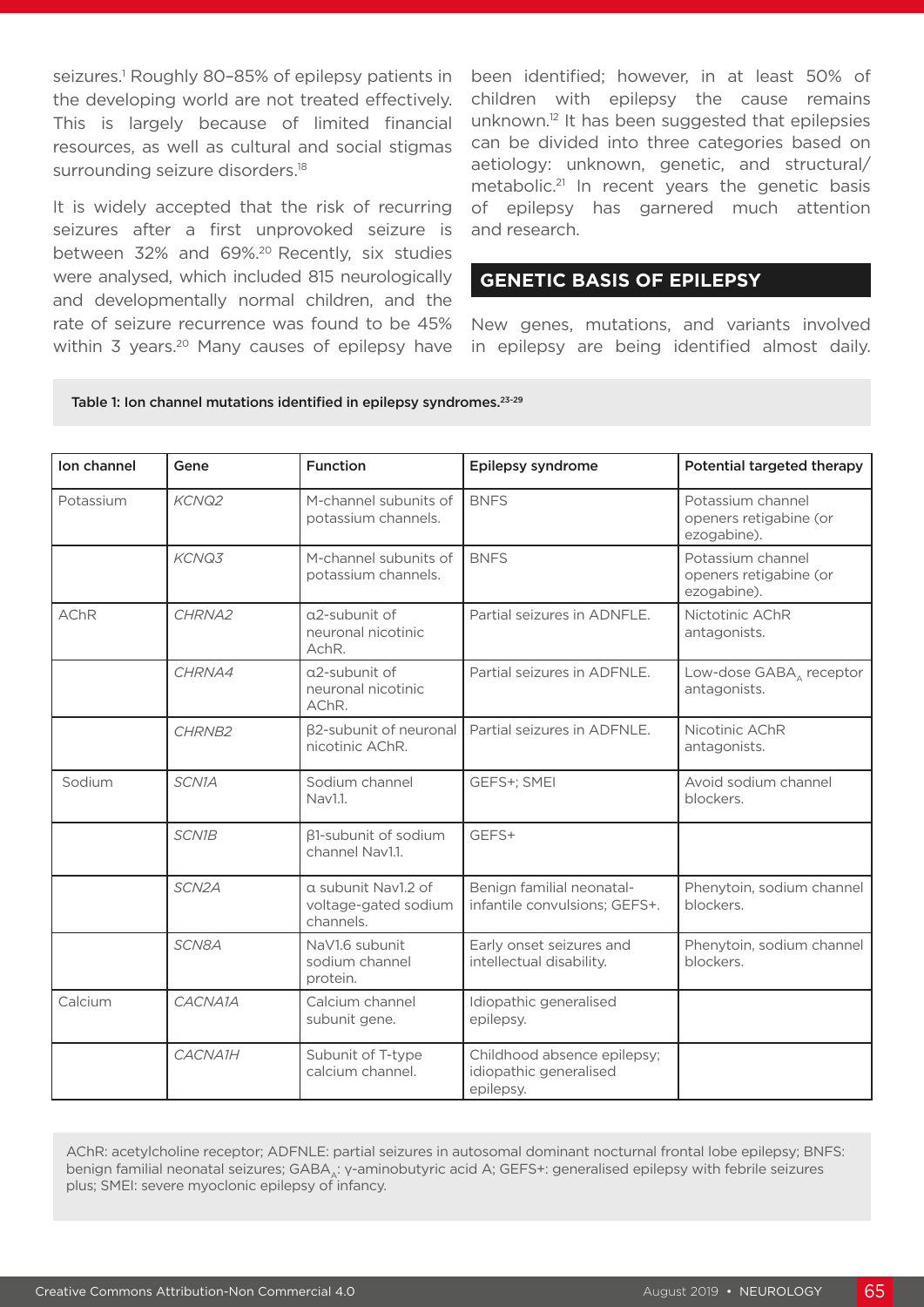Most of the genes identified encode for neurotransmitter receptors, ion channels, molecules involved in intracellular signalling, or proteins involved in synaptic structure.<sup>22</sup> Up to 40% of childhood epilepsies are thought to have some component of genetic involvement.<sup>23</sup> Mutations in genes, leading to dysfunction in sodium, chloride, and potassium channels in neurons, have been well established to have a role in many types of epilepsy.<sup>24</sup> Multiple epilepsy syndromes have been identified which result from mutations causing gain or loss of function in ion channels (Table  $1$ ).<sup>23-29</sup> As new candidate genes in epilepsy are identified, new technologies in genetic testing are becoming available and more accessible, making the molecular diagnosis of epilepsy increasingly relevant to researchers, physicians, patients, and their families. Nextgeneration sequencing has allowed for the rapid sequencing of large amounts of DNA, making it possible to test many genes at once, or even the entire genome.<sup>30</sup> Comparative genomic hybridisation (CGH) is used to detect copy number variants (CNV), including deletions, duplications, and complex rearrangements.<sup>31</sup> In patients with epilepsy and developmental delay, abnormalities are found with CGH in up to 23.5% of cases.30 It has been shown that CNV involving chromosomal regions 1q21.1, 15q11.2, 15q13.3, 16p13.11, 16p11.2, and 22q11.2 are associated with epilepsy, intellectual disability, and autism.<sup>32,33</sup> Recently, a large cohort study looked at CNV data of 1,255 patients with pre-existing CGH or single nucleotide polymorphism array, who had epilepsy in addition to other comorbid conditions such as intellectual disability, autism, or other neurological features. Of the 1,097 patients included in the study, 12.7% were identified as having pathogenic or possible pathogenic mutations.34 CGH is relatively inexpensive and results are usually available within 2–4 weeks, increasing the value in clinical settings.

Diagnostic sequencing typically involves single gene sequencing, a gene panel, or whole exome sequencing (WES). In most epilepsy syndromes, gene panels are of high diagnostic value given the involvement of multiple genes, variable expression of single genes, and the number of genes that may cause one phenotype. There are multiple epilepsy gene panels and selecting the appropriate panel is determined by the seizure type, family history, age, and suspected gene

involvement.31 WES allows for analysis of all genes encoding for proteins in the genome, which account for approximately 85% of pathological mutations.33 WES is useful for cases in which a genetic disease is suspected but there are no specific gene tests available, the presentation is not consistent with known genetic epilepsy syndromes, or if prior genetic testing has been negative.30,31 WES has a diagnostic rate of close to 25% in patients previously undiagnosed.<sup>33</sup> The largest caveat with WES is the data returned and the significance behind it. While pathogenic variants are often identified, there is a high incidence of benign variants and variants of unknown significance. There is also the increased risk of incidental findings and further implications for the patients and their families. If prior workup and genetic tests have been unrevealing, the pros and cons must be considered in pursuing WES.

## **TREATMENT**

With increased availability of genetic testing and new mutations being identified, there is hope for new and more effective treatment of epilepsy in children. The standard of care and first-line treatment is AED therapy. There are currently >20 available AED, and choosing the appropriate medication largely depends on age and seizure type  $(Table 2)$ .<sup>35-37</sup> Approximately half of the patients become seizure-free on their first AED, and about two thirds will achieve seizure freedom with the use of AED.<sup>37</sup> This leaves approximately 30% of patients with medicationrefractory epilepsy. The ILAE defines drugresistant epilepsy as "failure of adequate trials of two tolerated, appropriately chosen and used AED schedules (whether as monotherapies or in combination) to achieve sustained seizure freedom."38 In addition to AED therapy there are other modalities available in the treatment of seizures.

The ketogenic diet has been proven to be an effective treatment for children with drugresistant epilepsy. 37,39 The classical ketogenic diet consists of a diet composed of 90% fats, 7% proteins, and 3% carbohydrates.<sup>40</sup> Today, there are multiple variations of the ketogenic diet consisting of varying ratios of fats to proteins and carbohydrates. A 2006 review of 15 studies on the ketogenic diet found a >50% reduction in seizure frequency in approximately one third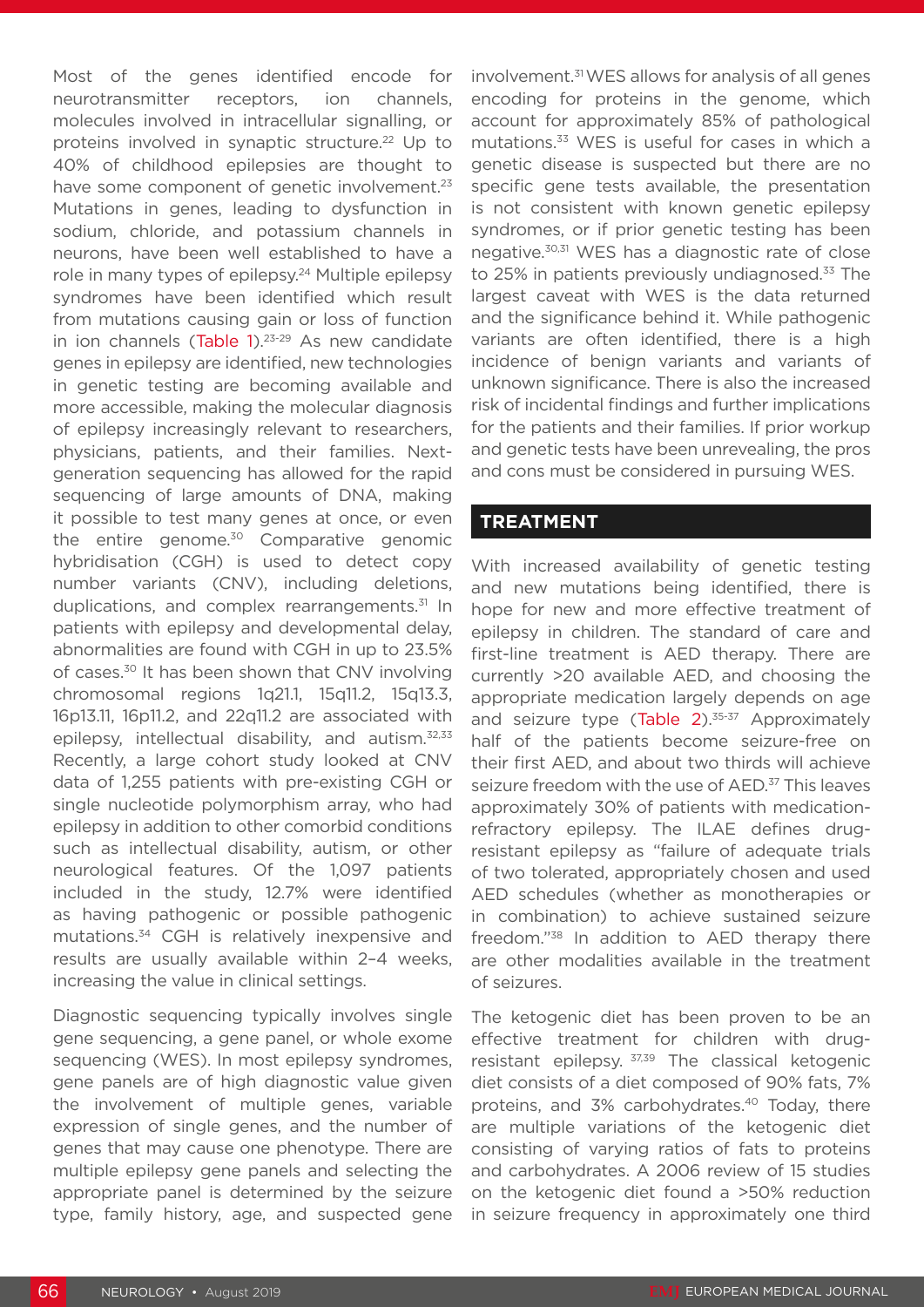on the ketogenic diet.<sup>39</sup> For patients with glucose transporter type1 deficiency syndrome (Glut1DS), in which a mutation in the *SLC2A* gene causes impaired transport of glucose across the bloodbrain barrier resulting in seizures; and in those with pyruvate dehydrogenase deficiency (PDHD),

of children with medication-refractory epilepsy in which pyruvate cannot be metabolised into acetyl-CoA also resulting in seizures, the ketogenic diet is first-line therapy.<sup>37,40</sup> In most patients with intractable epilepsy, the mechanism by which the ketogenic diet decreases seizure activity remains largely unknown.

#### Table 2: Commonly used antiepileptic drugs in paediatric patients.<sup>35-37</sup>

| <b>AED</b>      | Paediatric dosing                                          | Mechanism of action                                                                               | Seizure type                                       |
|-----------------|------------------------------------------------------------|---------------------------------------------------------------------------------------------------|----------------------------------------------------|
| Carbamazepine   | 10-35 mg/kg/day                                            | Sodium channel blocker targeting<br>voltage gated Na channels.                                    | Focal seizures.                                    |
| Clobazam        | <2yo: 0.5-1 mg/kg/day<br>>2yo: 10-20 mg/day                | Activation of GABAA receptors.                                                                    | Add on AED for<br>seizures associated<br>with LGS. |
| Ethosuximide    | 15-40 mg/kg/day                                            | Targets low voltage Ca channels.                                                                  | Absence Seizures.                                  |
| Eslicarbazepine | 400-1,200 mg/day based on weight                           | Sodium channel blocker targeting<br>voltage-gated Na channels.                                    | Focal seizures.                                    |
| Felbamate       | 15-45 mg/kg/day                                            | Thought to act on voltage-gated Na<br>channels, high voltage Ca channels,<br>and GABAA receptors. | Focal seizures, drop<br>attacks in LGS.            |
| Lacosamide      | 11-29 kg: 6-12 mg/kg/day<br>30-49 kg: 4-8 mg/kg/day        | Sodium channel blocker targeting<br>voltage-gated Na channels.                                    | Focal seizures.                                    |
| Lamotrigine     | Monotherapy: 4.5-7.5 mg/kg/day<br>Add on: 5-15 mg/kg/day   | Targets voltage-gated Na channels<br>and possibly acts on high voltage Ca<br>channels.            | Focal and most<br>generalised seizures.            |
| Levetiracetam   | 20-60 mg/kg/day                                            | Targets synaptic vesicle protein 2A,<br>exact mechanism is unknown.                               | Most seizure types.                                |
| Oxcarbazepine   | 30-40 mg/kg/day                                            | Sodium channel blocker targeting<br>voltage-gated Na channels.                                    | Focal seizures.                                    |
| Phenytoin       | 4-8 mg/kg/day,<br>up to 600 mg/day for adolescents.        | Sodium channel blocker targeting<br>voltage-gated Na channels.                                    | Focal seizures and<br>generalised seizures.        |
| Phenobarbital   | Infants: 5-6 mg/kg/day<br>Children <5: 6-8 mg/kg/day       | Activation of GABAA receptors.                                                                    | Most seizure types.                                |
| Primidone       | 10-25 mg/kg/day                                            | Activation of GABAA receptors.                                                                    | Most seizure types.                                |
| Rufinamide      | 45 mg/kg/day                                               | Sodium channel blocker targeting<br>voltage-gated Na channels.                                    | Focal seizures, drop<br>attacks in LGS.            |
| Tiagabine       | <12yo: 4-8 mg/kg/day<br>>12yo: max 32 mg/day               | Increases GABA concentration by<br>blocking synaptic GABA reuptake.                               | Focal seizures.                                    |
| Topiramate      | 5-9 mg/kg/day                                              | Thought to act on voltage-gated<br>Na channels, HVA Ca channels, and<br>GABAA receptors.          | Most seizure types.                                |
| Valproate       | 30-60 mg/kg/day                                            | Thought to target Na and Ca channels.                                                             | All seizure types.                                 |
| Vigabitran      | Infants: 50-150 mg/day<br>Older children: 500-3,000 mg/day | Increases GABA concentration by<br>inhibition of the mitochondrial enzyme<br>GABA-transaminase.   | Infantile spasms,<br>focal seizures.               |
| Zonisamide      | 5-8 mg/kg/day                                              | Targets voltage-gated Na channels<br>and possibly acts on low voltage Ca<br>channels.             |                                                    |

AED: antiepileptic drug; GABA,: γ-aminobutyric acid A; HVA: high voltage activated; LGS: Lennox Gastaut syndrome; yo: years old.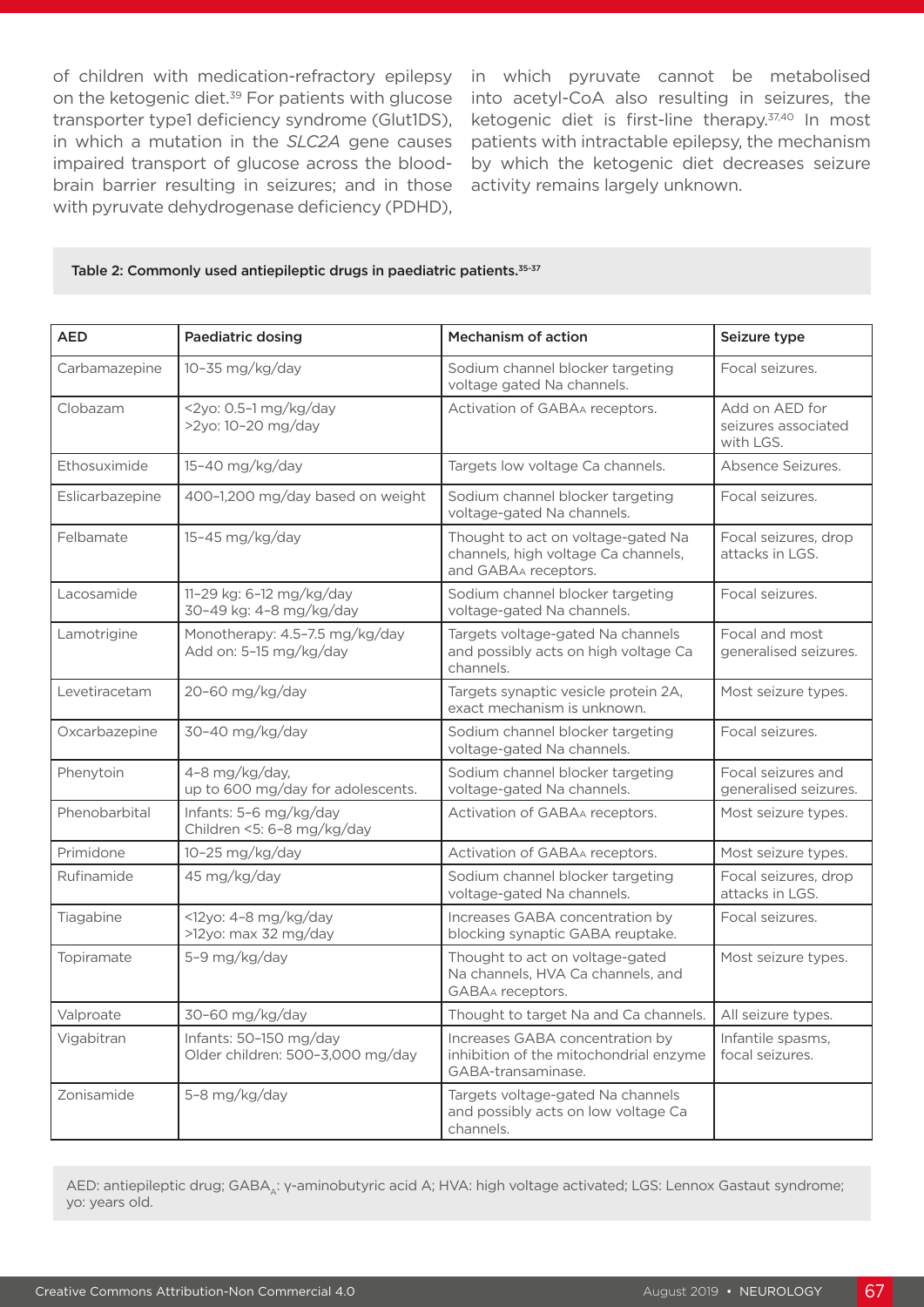Neuromodulation is another treatment modality available to children with medication-refractory epilepsy. In 1997 the U.S. Food and Drug Administration (FDA) approved the vagal nerve stimulator (VNS) as an adjuvant treatment for patients aged 12 years and older with refractory epilepsy.41 In 2017, the VNS was approved by the FDA for children age 4 years and older with medication-refractory focal onset seizures.<sup>41</sup> A number of studies have shown that about half of paediatric patients achieve >50% reduction in seizure frequency.<sup>37,41</sup> However, <5% of patients with a VNS became seizure-free.<sup>37</sup> In addition to VNS, there are newer available neurostimulation therapies, which include deep brain stimulation of the anterior nucleus of the thalamus, responsive neurostimulation, trigeminal nerve stimulation, and transcutaneous vagus nerve stimulation.<sup>37,41,42</sup>

Another available treatment modality for intractable epilepsy is surgery. Over the past decade, there has been significant progress in the imaging and surgical techniques available. The most basic type of epilepsy surgery is the lesionectomy. Candidates for lesionectomy must have failed two or more AED and have epilepsy that is localised to a well-defined region based on EEG and radiological findings.<sup>43</sup> Other available surgical treatments include lobectomy, multilobar resection, hemispherectomy, or disconnection of hemispheres.<sup>43</sup> Recently there have been some trials and advancements in minimally invasive surgical techniques. MRI-guided laser interstitial thermal therapy, radiofrequency thermocoagulation, and magnetic resonance guided focussed ultrasound surgery are all relatively new techniques which allow for the ablation of a desired area of tissue.44-46 Further studies are needed to validate the efficacy and safety of these new non-invasive techniques.

In recent years, cannabidiol (CBD) has emerged as a new potential AED. CBD has been found to be most effective in refractory epilepsy syndromes such as Lennox Gastaut and Dravet syndromes.47 Epidiolex is the first CBD medication approved by the FDA for treatment of LGS and Dravet.41 Some of the suspected mechanisms by which CBD controls seizures include modulating neuronal excitability, antioxidant activity, and anti-inflammatory effects;<sup>47,48</sup> however, the exact mechanism of action remains unknown. Although CBD may provide a promising alternative treatment for refractory epilepsy, recent studies

have shown that up 55% of patients discontinue treatment and up to 94% report unwanted side effects, such as somnolence, decreased appetite, diarrhoea, and vomiting.49,50 The antiseizure activity of CBD has been proven; however, the long-term safety and efficacy of the medication is still under investigation.

## **TARGETED THERAPIES**

The newest advancement in the treatment of paediatric epilepsies is based around the idea of precision medicine or targeted therapy. The continued identification of new genes and mutations underlying these syndromes is allowing for the development of individualised therapies for patients based on the molecular pathophysiology of the mutation found in a specific child. Targeted treatment can range from the use of ketogenic diet in Glut1DS, avoiding AED that act on sodium channels in patients with mutations in *SCN1A*, or the use of a specific drug that targets a specific mutation.

Pharmacogenomics uses the principle that an individual's genetic background affects their response, including efficacy and adverse reactions, to a specific drug.<sup>28,37</sup> There has been progress in identifying genomic predictors of response to various AED, which also has a role in individualising treatment for epilepsy patients. It has been established that cytochrome P450 enzymes are involved in the metabolism of many AED. In particular, it has been shown that polymorphisms in *CYP2C9, CYP2C19*, *CYP2D6*, and *CYP3A4* can affect individual AED metabolism.28,51Patients with pathogenic *CYP2C19* polymorphisms can have reduced clearance of phenobarbital, and the metabolism of valproic acid is altered with polymorphisms in *CYP2C9*. 28,52 It has also been shown that the *CYP3A4\*1B*  variant in Mexican children with epilepsy resulted in multidrug resistance to AED.<sup>51</sup> There is also evidence that a specific G to A polymorphism in the *SCN1A* gene correlates with needing higher doses of carbamazepine for therapeutic effect.<sup>28,53</sup>

The most recent advances in precision medicine are those which are identifying treatments for the damaged products resulting from specific gene mutations. Many of these therapies are still under research or in trial; however, there is much promise for the future of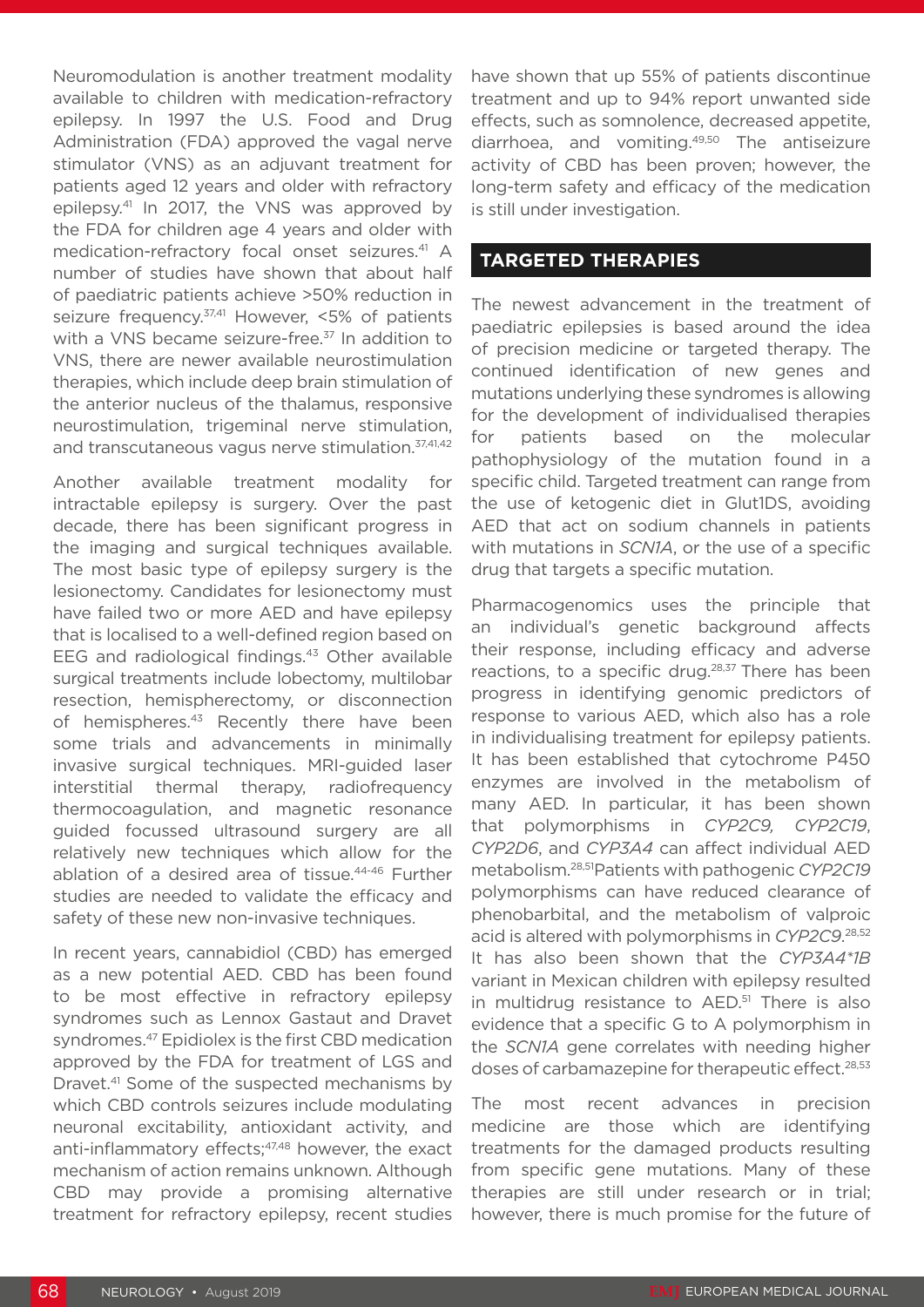targeted medications. Everolimus is a medication which targets the mTOR signalling pathway, which regulates cell growth and differentiation in the brain.48 Tuberous sclerosis has been identified as resulting from mutations in the regulator proteins of mTOR. In both mouse models and clinical trials, everolimus was shown to be effective in treating seizures in tuberous sclerosis.48 As discussed above, mutations in *GRIN2A*, which encodes for a subunit of the NMDA receptor, have been identified as epilepsy syndromes such as LKS. There have been multiple open label trials investigating the effects of NMDA receptor antagonists as a possible seizure treatment.<sup>28,48</sup> Memantine resulted in reduced seizure activity in a child with early-onset epilepsy with a *GRIN2A* missense mutation;28,54 however, in another child with a different missense mutation in *GRIN2A*  memantine was not effective.<sup>28</sup> A gain of function mutation in the potassium channel gene *KCNT1* was noted to cause the early-onset epilepsy syndrome: epilepsy of infancy with migrating focal seizures. The anti-arrhythmic drug quinidine is a partial antagonist of KCNT1, and has been shown in laboratory studies of *Xenopus* oocytes, and in one confirmed case of a child with migrating focal epilepsy, to significantly reduce seizure activity.28,48,54 Mutations in *KCNQ2* have been identified in a wide range of childhood epilepsies. Retigabine (or ezogabine) is a drug which acts as a positive modulator of KCNQ2 potassium channels, and it is the first neuronal potassium channel opener used in the treatment of epilepsy. <sup>28,54</sup> As new genes are identified the opportunity for new and individualised treatment grows. Recently, loss of function mutations in

*DEPDC5* (Disheveled, Egl-10, and Pleckstrin Domain Containing Protein 5) have been reported in a variety of genetic focal epilepsy syndromes.<sup>54</sup> Research has also shown that mutations in PRICKLE proteins, which are involved in cell polarity signalling pathways, cause seizures in humans, mice, zebrafish, and flies.<sup>54</sup> These newly identified genes may provide additional targets in the development of new precision therapies. The number of genes yet to be identified in paediatric epilepsy is unlimited. Large cohort studies, such as EpiPGX, are using genomewide analysis in large populations of patients with epilepsy syndromes to identify genetic biomarkers with the goals of improving use of our current AED and identifying new targets for therapies.<sup>54,55</sup>

## **CONCLUSION**

Paediatric epilepsy is one of the most common neurological disorders affecting children across the world. While almost two thirds of paediatric epilepsy patients are efficiently managed with available AED, the remaining one third rely on alternative therapies such ketogenic diet, neuromodulators, and surgery. The ongoing research in genetics and neurobiology holds promise for the development of individualised treatment with optimisation of our current AED, and the development of new targeted therapies. The possibilities remain endless; however, determining the safety and efficacy of new therapies may prove to be challenging and costly.

#### References

- Aaberg KM et al. Incidence and prevalence of childhood epilepsy: A nationwide cohort study. Pediatrics. 2017;139(5):e20163908.
- 2. Jan MM. Clinical review of pediatric epilepsy. Neurosciences (Riyadh). 2005;10(4):255-64.
- 3. Fisher RS et al. ILAE official report: A practical clinical definition of epilepsy. Epilepsia. 2014;55(4):475-82.
- 4. Barua D, Aryamparambil CA. Selflimited focal epilepsies in childhood. Practical Neurology. 2018;17(8):64-8.
- 5. Camfield P, Camfield C. Epileptic syndromes in childhood: Clinical

features, outcomes, and treatment. Epilepsia. 2002;43(Suppl 6):27-32.

- 6. Tedrus GM et al. Benign childhood epilepsy with centro-temporal spikes: Evolutive clinical, cognitive and EEG aspects. Arq Neuropsiquiatr. 2010;68(4):550-5.
- 7. Yilmaz K, Karatoprak EY. Epilepsy classification and additional definitions in occipital lobe epilepsy. Epileptic Disord. 2015;17(3):299-307.
- 8. ParkJT et al. Common pediatric epilepsy syndromes. Pediatric Ann. 2015;44(2):30-5.
- 9. Gao K et al. A *de novo* loss-of-

function *GRIN2A* mutation associated with childhood focal epilepsy and acquired epileptic aphasia. PLoS One. 2017;12(2):e0170818.

- 10. Howard MA, Baraban SC. Catastrophic epilepsies of childhood. Annu Rev Neurosci. 2017;40:149-66.
- 11. Auvin S et al. Current understanding and neurobiology of epileptic encephalopathies. Neurobiol Dis. 2016;92(Part A):72-89.
- 12. Camfield P, Camfield C. Incidence, prevalence and etiology of seizures and epilepsy in children. Epileptic Disord. 2015;17(2):117-23.